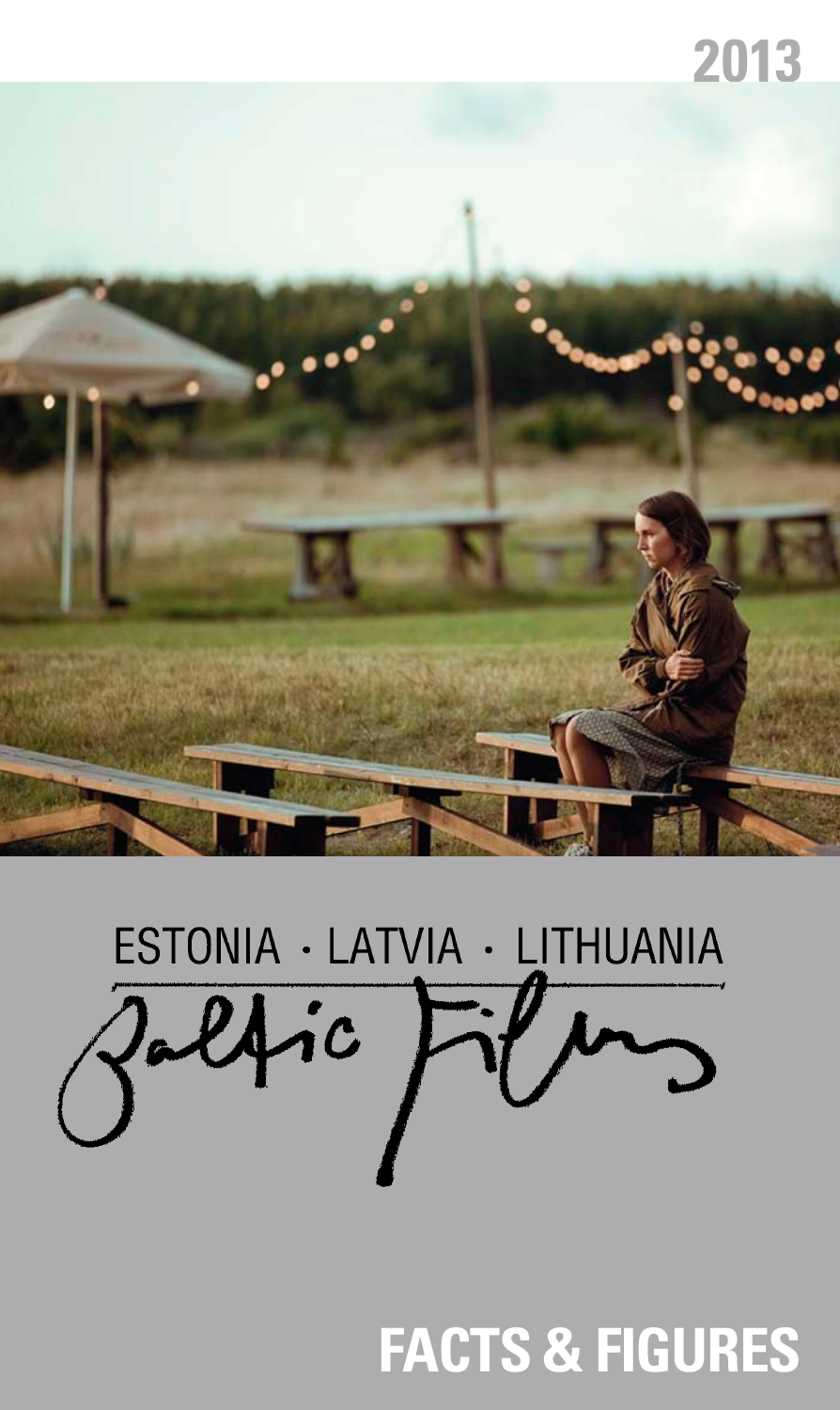# **KEY FIGURES**

#### **ESTONIA**

| Total population                                | 1 286 479       |
|-------------------------------------------------|-----------------|
| Population of capital city Tallinn              | 395 392         |
| Currency                                        | <b>EUR</b>      |
| Standard VAT rate                               | 20%             |
| Personal income tax 2013                        | 21%             |
| Corporate tax exemption since 2000              |                 |
| GDP 2012                                        | 17415100000 EUR |
| GDP per capita 2012                             | 13 537 EUR      |
| Average monthly income 2012                     | <b>887 EUR</b>  |
| Number of cinemas 2013                          | 43              |
| Total number of screens 2013                    | 66              |
| Number of multiplex cinemas 2013                | 3               |
| Average ticket price 2013                       | 4,60 EUR        |
| Gross Box Office 2013                           | 11810329 EUR    |
| Number of Admissions 2013                       | 2 558 553       |
| Admissions per capita 2013                      | 1,99            |
| Market share of domestic films 2013             | 5,91%           |
| Annual state support for the film industry 2014 | 6853223 EUR     |

#### **LATVIA**

| Total population                            | 2 006 900          |
|---------------------------------------------|--------------------|
| Population of capital city Riga             | 699 203            |
| <b>Currency EUR</b>                         | <b>EUR</b>         |
| Standard VAT rate                           | 21%                |
| Personal income tax                         | 24%                |
| GPD 2012                                    | 22 082 633 000 EUR |
| GDP per capita 2012                         | 10 858 EUR         |
| Average monthly income 2012                 | <b>690 EUR</b>     |
| Number of cinemas 2013                      | 14                 |
| Number of screens 2013                      | 66                 |
| Number of multiplex cinemas 2013            | $\overline{4}$     |
| Average ticket price 2013                   | 4,42 EUR           |
| Gross box Office 2013                       | 10 309 885 EUR     |
| Number of admissions 2013                   | 2 377 686          |
| Admissions per capita 2013                  | 1,18               |
| Market share of domestic films 2013         | 4,56%              |
| Annual state support for film industry 2014 | 4 041 639 EUR      |

#### **LITHUANIA**

| Total population                            | 2958182           |
|---------------------------------------------|-------------------|
| Population of capital city Vilnius          | 526 356           |
| Currency LTL                                | 1 EUR=3,4528 LTL  |
| Standard VAT rate                           | 21%               |
| Personal income tax                         | 24%               |
| GPD 2012                                    | 32 984 023697 EUR |
| GDP per capita 2012                         | 10 981 EUR        |
| Average monthly income 2012                 | <b>667 EUR</b>    |
| Number of cinemas 2013                      | 42                |
| Number of screens 2013                      | 95                |
| Number of multiplex cinemas 2013            | 10                |
| Average ticket price 2013                   | 4,04 EUR          |
| Gross Box Office 2013                       | 13 142 652        |
| Number of Admissions 2013                   | 3 256 995         |
| Admissions per capita 2013                  | 1,10              |
| Market share of domestic films 2013         | 16,93%            |
| Annual state support for film industry 2014 | 3 024 501 EUR     |
|                                             |                   |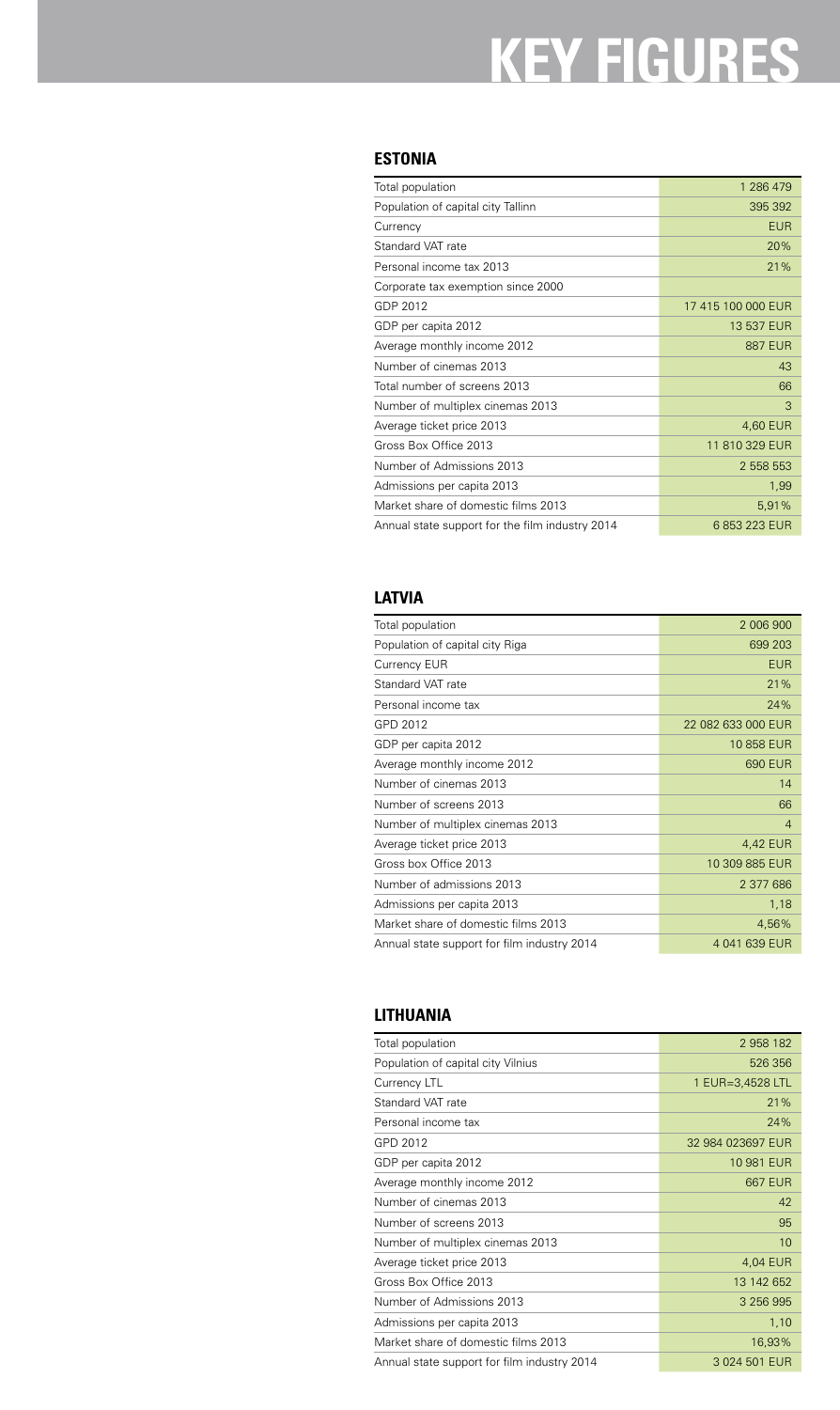# **BALTIC FEATURE FILMS**

#### **ESTONIAN FEATURE FILMS RELEASED 2011-2013**

| <b>Original Title</b>                         | <b>English Title</b>                          | Director                   | Year of Release |
|-----------------------------------------------|-----------------------------------------------|----------------------------|-----------------|
| Väikelinna detektiivid ja Valge Daami saladus | Kid Detectives & The Secret of the White Lady | René Vilbre                | 2013            |
| Mustad teemandid/ Dimantes Negros             | Black Diamonds (ES/PT/EE)                     | Miquel Alcantud            | 2013            |
| Mandariinid                                   | Tangerines (EE/GE)                            | Zaza Urushadze             | 2013            |
| Kertu                                         | Kertu                                         | Ilmar Raag                 | 2013            |
| Free Range: ballaad maailma heakskiitmisest   | Free Range: Ballad on Approving of the World  | Veiko Õunpuu               | 2013            |
| Lisa Limone ja Maroc Orange**                 | Lisa Limone & Maroc Orange (EE/FI)**          | Mait Laas                  | 2013            |
| Kohtumõistja                                  | The Arbiter (EE/SE)                           | Kadri Kõusaar              | 2013            |
| Elavad pildid                                 | Living Images                                 | Hardi Volmer               | 2013            |
| Pitsad                                        | Pizzas (LV/EE)                                | Laila Pakalnina            | 2012            |
| Deemonid                                      | Demons                                        | Ain Mäeots                 | 2012            |
| Kõik muusikud on kaabakad                     | All Musicians Are Bastards                    | Heleri Saarik              | 2012            |
| Eestlanna Pariisis / Une estonienne a Paris   | A Lady in Paris (FR/EE/BE)                    | Ilmar Raag                 | 2012            |
| Seenelkäik                                    | Mushrooming                                   | Toomas Hussar              | 2012            |
| Puhastus/ Puhdistus                           | Purge (FI/EE)                                 | Antti Jokinen              | 2012            |
| Üksik saar                                    | Lonely Island (EE/LV/BL)                      | Peeter Simm                | 2012            |
| Hella W                                       | Hella W (FI/EE)                               | Juha Wuolijoki             | 2012            |
| Vasaku jala reede                             | Bad Hair Friday                               | Arun Tamm, Andres Kõpper   | 2012            |
| Rat King                                      | Rat King (FI/EE)                              | Petri Kotwica              | 2012            |
| Umbkotid*                                     | Douchebags*                                   | Andres Maimik, Rain Tolk   | 2012            |
| Idioot                                        | The Idiot                                     | <b>Rainer Sarnet</b>       | 2011            |
| Lotte ja kuukivi saladus**                    | Lotte and the Moonstone Secret**(EE/LV)       | Janno Põldma, Heiki Ernits | 2011            |
| Kormoranid ehk Nahkpükse ei pesta             | Farts of Fury                                 | Andres Maimik, Rain Tolk   | 2011            |
| Rotilõks                                      | Rat-trap (EE/RU)                              | Andres Puustusmaa          | 2011            |
| Surnuaiavahi tütar                            | Graveyar Keeper's Daughter                    | Katrin Laur                | 2011            |
| Kirjad Inglile                                | Letters to Angel (EE/FI)                      | Sulev Keedus               | 2011            |
| Üks mu sober                                  | A Friend of Mine                              | Mart Kivastik              | 2011            |

\*TV Drama \*\*Full length animation

#### **LATVIAN FEATURE FILMS RELEASED 2011-2013**

| <b>Original Title</b>           | <b>English Title</b>                  | <b>Director</b>            | Year of Release |
|---------------------------------|---------------------------------------|----------------------------|-----------------|
| Lošėjas                         | The Gambler (LT/LV)                   | Ignas Jonynas              | 2013            |
| Miglā                           | In the Fog (DE/RU/LV/BY/NL)           | Sergei Loznitsa            | 2013            |
| Mammu es tevi mīlu              | Mother I Love You                     | Jānis Nords                | 2013            |
| Sēnotāji                        | Mushroomers                           | Ivars Tontegode            | 2013            |
| Sapnu komanda                   | Dream Team 1935                       | Aigars Grauba              | 2012            |
| Golfa straume zem ledus kalna   | Gulf Stream Under The Iceberg (LV/RU) | Yevgeny Pashkevich         | 2012            |
| Vientulā sala                   | Lonely Island (EE/LV/BY)              | Peeter Simm                | 2012            |
| Mona                            | Mona (LV/IS)                          | Ināra Kolmane              | 2012            |
| Cilvēki tur                     | People Out There                      | Aik Karapetian             | 2012            |
| Picas                           | Pizzas (LV/EE)                        | Laila Pakalnina            | 2012            |
| Dancis pa trim                  | Threesome Dance                       | Arvids Krievs              | 2011            |
| Es mīlu tevi, Rīga              | I Love You Riga                       | Pavels Gumennikovs         | 2011            |
| Kolka Cool                      | Kolka Cool                            | Juris Poškus               | 2011            |
| Lote un Mēness akmens noslēpums | Lotte and Moonstone Secret (EE/LV)    | Janno Poldma, Heiki Ernits | 2011            |
| Monsieur Taurinš                | Monsieur Taurinš                      | Alexander Hahn             | 2011            |

#### **LITHUANIAN FEATURE FILMS RELEASED 2011-2013**

| <b>Original Title</b>            | <b>English Title</b>             | <b>Director</b>       | Year of Release |
|----------------------------------|----------------------------------|-----------------------|-----------------|
| Kaip pavogti žmoną               | How to Steal a Wife              | Donatas Ulvydas       | 2013            |
| Laikas kartu                     | Time Together                    | Mark Aerial Waller    | 2013            |
| Moterys meluoja geriau. Kristina | Women Lie Better, Kristina       | Alvydas Šlepikas      | 2013            |
| Vardas tamsoje                   | A Name in the Dark               | Agnė Marcinkevičiūtė  | 2013            |
| Lošėjas                          | The Gambler                      | Ignas Jonynas         | 2013            |
| Ekskursantė                      | The Excursionist                 | Audrius Juzėnas       | 2013            |
| <b>Streikas</b>                  | We Will Riot                     | Romas Zabarauskas     | 2013            |
| Laiškai Sofijai                  | Letters to Sofija                | Robert Mullan         | 2013            |
| Emigrantai                       | Emigrants                        | Justinas Krisiūna     | 2013            |
| Valentinas vienas                | Valentine Alone                  | Donatas Ulvydas       | 2013            |
| Tyli naktis                      | Christmas, Uncensored            | Maris Martinsons      | 2013            |
| Aurora                           | Vashing Waves                    | Kristina Buožytė      | 2012            |
| Moters saulė                     | The woman sun                    | Ruslanas Korostenskis | 2012            |
| Narcizas                         | Narcissus                        | Dovilė Gasiūnaitė     | 2012            |
| Miegančių drugelių tvirtovė      | Fortress of Sleeping Butterflies | Algimantas Puipa      | 2012            |
| Tadas Blinda. Pradžia            | Tadas Blinda                     | Donatas Ulvydas       | 2011            |
| Myliu kulka Tavo širdyje         | I Love Bullet in Your Heart      | Donatas Vaišnoras     | 2011            |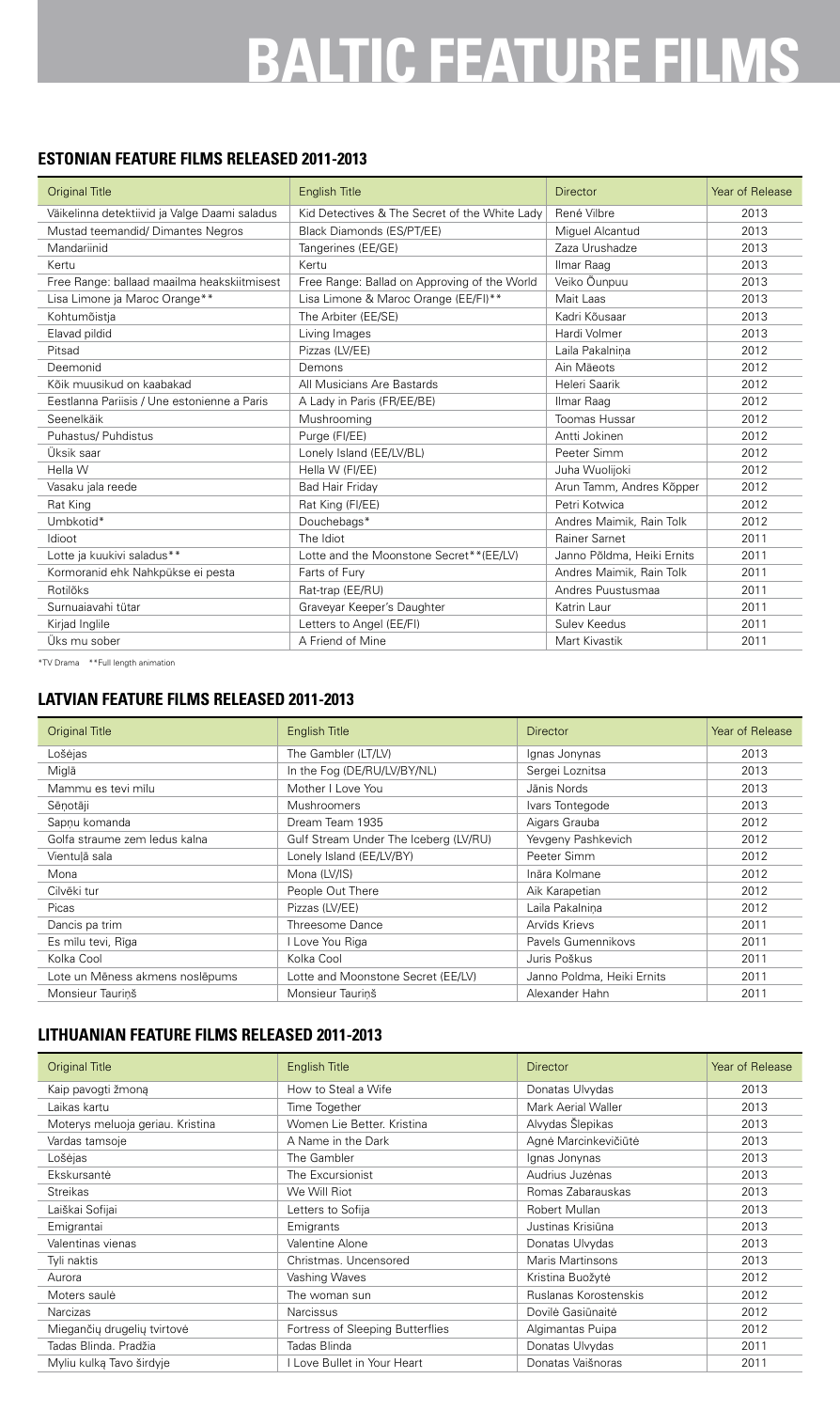# **ESTONIA**

#### **ANNUAL STATE SUPPORT FOR FILM INDUSTRY 2010-2014**

|      | Ministry of Culture | <b>Cultural Endowment</b> | Estonian Film Institute | Total      |
|------|---------------------|---------------------------|-------------------------|------------|
|      | <b>EUR</b>          | <b>EUR</b>                | <b>EUR</b>              | <b>EUR</b> |
| 2010 | 877 060*            | 1414290                   | 3 434 383               | 5 725 732* |
| 2011 | 522 989             | 407619                    | 3 535 350               | 5465958    |
| 2012 | 063 288             | 664 001                   | 3 4 3 4 3 8 4           | 6 161 673  |
| 2013 | 571 000             | 1 732 822                 | 3824938                 | 6 128 760  |
| 2014 | 341 000             | 1819912                   | 4 692 311               | 6853223    |

\*incl. support for European Academy Award Ceremony 2010 in Tallinn

#### **DOMESTIC FILMS PREMIERED 2009-2013**

|      | Feature<br>films | Animation | <b>Documentaries</b> | <b>Shorts</b> | Total |
|------|------------------|-----------|----------------------|---------------|-------|
| 2009 | 6                | 5         | 30                   | 2             | 43    |
| 2010 |                  |           | 34                   | 6             | 45    |
| 2011 |                  | 6         | 35                   | 5             | 53    |
| 2012 | 10               | 8         | 34                   | 4             | 56    |
| 2013 |                  |           | 30                   | $\mathcal{P}$ | 44    |

#### **NUMBER OF CINEMAS 2009-2013**

|      | Total No. of<br>screening<br>places | No. of<br>permanently<br>working<br>cinemas | No. of<br>multiplex<br>cinemas | No. of<br>screens | No.<br>of digital<br>screens |
|------|-------------------------------------|---------------------------------------------|--------------------------------|-------------------|------------------------------|
| 2009 | 49                                  | 12                                          | 3                              | 74                | 4                            |
| 2010 | 49                                  | 12                                          | 3                              | 74                | 15                           |
| 2011 | 49                                  | 12                                          | 3                              | 74                | 18                           |
| 2012 | 45                                  | 10                                          | 3                              | 70                | 18                           |
| 2013 | 43                                  | 9                                           | 3                              | 66                | 29                           |

**GROSS BOX OFFICE 2009-2013**

#### **ADMISSIONS (all) 2009-2013**

|      | Domestic films | Foreign films | Total     | Per capita | Population |      | <b>EUR</b> |
|------|----------------|---------------|-----------|------------|------------|------|------------|
| 2009 | 36 567         | 1 747 213     | 783 780   | , 33       | 340415     | 2009 | 7527139    |
| 2010 | 43 317         | 2 088 124     | 2 131 441 | ,59        | 340 127    | 2010 | 7799015    |
| 2011 | 171 335        | 2 2 5 5 5 3 5 | 2 426 870 | 1,80       | 340 194    | 2011 | 10 051 315 |
| 2012 | 195 844        | 2 3 9 1 1 5 1 | 2 586 995 | 96, ا      | 318 005    | 2012 | 11 429 139 |
| 2013 | 151 398        | 2 407 155     | 2 558 553 | 1,99       | 286 479    | 2013 | 11810329   |

#### **CINEMA PREMIERES (FULL-LENGTH) 2009-2013**

|      | <b>Domestic</b> | European | <b>USA</b> | Other | Total |
|------|-----------------|----------|------------|-------|-------|
| 2009 | 9               | 44       | 106        | 3     | 162   |
| 2010 | 12              | 58       | 97         | 8     | 175   |
| 2011 | 23              | 71       | 117        | 6     | 217   |
| 2012 | 24              | 86       | 109        | 9     | 228   |
| 2013 | 22              | 80       | 121        | 12    | 235   |

#### **BREAKDOWN OF FILMS BY ORIGIN 2013 (premieres)**

|                 | No. of<br>films | <b>GBO</b><br><b>EUR</b> | Admissions | Market<br>Share |
|-----------------|-----------------|--------------------------|------------|-----------------|
| <b>Domestic</b> | 22              | 572942                   | 147 795    | 6,13%           |
| European        | 80              | 1 354 250                | 303 949    | 12.62%          |
| USA             | 121             | 8 834 601                | 1887760    | 78,33%          |
| Other           | 12              | 371 606                  | 70 470     | 2.92%           |
| Total           | 235             | 11 133 399               | 2 409 974  | 100%            |

#### **AVERAGE TICKET PRICE 2009-2013**

|      | <b>EUR</b> |
|------|------------|
| 2009 | 4,2        |
| 2010 | 3,7        |
| 2011 | 4,1        |
| 2012 | 4,4        |
| 2013 | 4,6        |



#### **TOP TEN 2013**

| Title                               | Country of Origin | Admissions | <b>GBO EUR</b> | 3D |
|-------------------------------------|-------------------|------------|----------------|----|
| Despicable Me 2                     | <b>USA</b>        | 96 719     | 404 505        | 3D |
| The Croods                          | <b>USA</b>        | 61 902     | 264 506        | 3D |
| The Fast & The Furious 6            | <b>USA</b>        | 58 389     | 257 063        |    |
| Monsters University                 | <b>USA</b>        | 58 132     | 236 056        | 3D |
| Turbo                               | <b>USA</b>        | 55 852     | 240 122        | 3D |
| The Hobbit: The Desolation of Smaug | USA, New Zealand  | 52 082     | 240 122        | 3D |
| Now You See Me                      | <b>USA</b>        | 47473      | 308 401        |    |
| Planes                              | <b>USA</b>        | 47 301     | 224 010        | 3D |
| Smurfs 2                            | <b>USA</b>        | 45 683     | 201 642        | 3D |
| Kertu                               | <b>EE</b>         | 42 543     | 197 655        |    |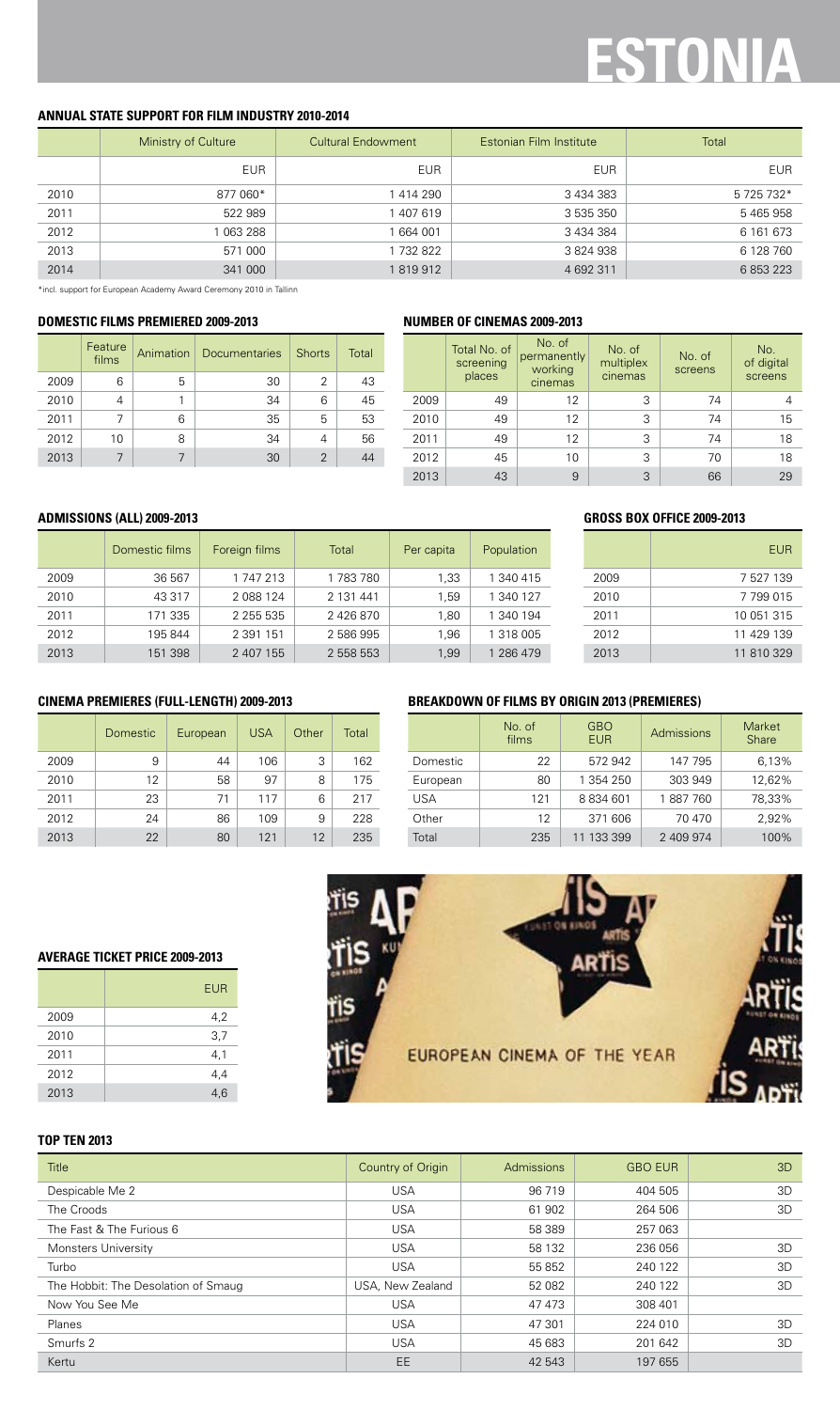# **LATVIA**

#### **ANNUAL STATE SUPPORT FOR FILM INDUSTRY 2010-2014**

|         | National Film Centre of Latvia |            |         | <b>Culture Capital Foundation</b> | Total     |               |
|---------|--------------------------------|------------|---------|-----------------------------------|-----------|---------------|
|         | LVL                            | <b>EUR</b> | LVL     | <b>EUR</b>                        | LVL       | <b>EUR</b>    |
| 2010    | 1065010                        | 515381     | 260 335 | 370 425                           | 1 325 345 | 885 807       |
| 2011    | 1 160 461                      | 651 197    | 241828  | 344 092                           | 1402289   | 995 289       |
| 2012    | 1064266                        | 1 514 323  | 379832  | 540 455                           | 1444098   | 2 0 5 4 7 7 8 |
| 2013    | 466 398                        | 2 086 496  | 398 967 | 567 679                           | 865 365   | 2654175       |
| $2014*$ | 2 471 847                      | 3 517 121  | 368 633 | 524 518                           | 2 840 480 | 4 041 639     |

\*projected

#### **DOMESTIC FILMS PREMIERED 2009-2013**

|      | Feature<br>films | Animation | <b>Documentaries</b> | Shorts | Total |
|------|------------------|-----------|----------------------|--------|-------|
| 2009 | 4                | 11        | 21                   | 6      | 42    |
| 2010 | 3                | 10        | 19                   | 3      | 35    |
| 2011 | $5*$             | 4         | 17                   | 2      | 28    |
| 2012 | 6                | 8         | 8                    | 2      | 24    |
| 2013 |                  | 3         | 18                   | 2      | 27    |

### **NUMBER OF CINEMAS 2009-2013**

|      | Total No. of<br>screening<br>places | No. of<br>permanently<br>working<br>cinemas | No. of<br>multiplex<br>cinemas | No. of<br>screens | No. of<br>digital<br>screens |
|------|-------------------------------------|---------------------------------------------|--------------------------------|-------------------|------------------------------|
| 2009 | 28                                  | 17                                          | 3                              | 55                | 4                            |
| 2010 | 26                                  | 17                                          | 4                              | 63                | 11                           |
| 2011 | 26                                  | 17                                          | 4                              | 63                | 15                           |
| 2012 | 25                                  | 17                                          | 4                              | 62                | 28                           |
| 2013 | 32                                  | 14                                          | $\overline{4}$                 | 66                | 36                           |

**GROSS BOX OFFICE 2009-2013**

#### \*Incl. 1 full-length animation

#### **ADMISSIONS (all) 2009-2013**

|      | <b>Domestic</b><br>films | Foreign<br>films | Total     | Per capita | Population    |      | <b>LVL</b> | <b>EUR</b>    |
|------|--------------------------|------------------|-----------|------------|---------------|------|------------|---------------|
| 2009 | 83 230                   | 860 769          | 1 943 999 | 0,86       | 2 2 5 2 5 0 0 | 2009 | 5875802    | 8 3 6 0 5 6 1 |
| 2010 | 146 379                  | 959848           | 2 106 227 | 0.94       | 2 248 000     | 2010 | 5951708    | 8468566       |
| 2011 | 92 386                   | 968 763          | 2 061 149 | 0,99       | 2 067 887     | 2011 | 5895627    | 8388770       |
| 2012 | 103 040                  | 2 183 302        | 2 286 342 | 1,13       | 2 029 400     | 2012 | 6 856 334  | 9 755 740     |
| 2013 | 143 379                  | 2 2 3 4 3 0 7    | 2 377 686 | 1,18       | 2 006 900     | 2013 | 7 245 828  | 10 309 885    |

#### **CINEMA PREMIERES (FULL-LENGTH) 2009-2013**

|      | Domestic | European | <b>USA</b> | Other | Total |
|------|----------|----------|------------|-------|-------|
| 2009 | 18       | 158      | 105        | 21    | 302   |
| 2010 | 19       | 134      | 104        | 44    | 301   |
| 2011 | 16       | 116      | 117        | 42    | 291   |
| 2012 | 16       | 66       | 106        | 4     | 192   |
| 2013 | 8        | 50       | 116        | 27    | 201   |

#### **BREAKDOWN OF FILMS BY ORIGIN 2013 (premieres)**

|          | No. of<br>films | <b>GBO</b><br><b>LVL</b> | <b>GBO</b><br><b>EUR</b> | Admissions | Market<br>Share |
|----------|-----------------|--------------------------|--------------------------|------------|-----------------|
| Domestic | 8               | 119 038                  | 169 376                  | 81 132     | 3,97%           |
| European | 50              | 1 539 798                | 2 190 935                | 210 953    | 10.31%          |
| USA      | 116             | 4 980 791                | 7 087 027                | 1582317    | 77.35%          |
| Other    | 27              | 566 744                  | 806 404                  | 171 174    | 8.37%           |
| Total    | 201             | 7 206 371                | 10 253 742               | 2 045 576  | 100%            |

#### **AVERAGE TICKET PRICE 2009-2013**

|      | <b>LVL</b> | <b>EUR</b> |
|------|------------|------------|
| 2009 | 3,50       | 4,98       |
| 2010 | 2,80       | 4,02       |
| 2011 | 2,86       | 4,07       |
| 2012 | 3,00       | 4,27       |
| 2013 | 3,10       | 4,42       |



#### **TOP TEN 2013**

| Title                                  | Country of Origin | Admissions | <b>GBO LVL</b> | <b>GBO EUR</b> |    |
|----------------------------------------|-------------------|------------|----------------|----------------|----|
| Despicable Me 2                        | <b>USA</b>        | 101 512    | 291 401        | 414 626        | 3D |
| The Croods                             | <b>USA</b>        | 67 173     | 203 190        | 289 113        | 3D |
| The Smurfs 2                           | <b>USA</b>        | 57848      | 167 729        | 238 657        | 3D |
| Monsters University                    | <b>USA</b>        | 54 073     | 145 033        | 206 363        | 3D |
| Now You See Me                         | France/USA        | 46899      | 153 134        | 217890         |    |
| The Fast and The Furious 6             | <b>USA</b>        | 45 610     | 137 954        | 196 291        |    |
| Mammu es tevi mīlu / Mother I Love You | Latvia            | 43 4 33    | 77 629         | 110456         |    |
| Sapnu komanda 1935 / Dream Team 1935   | Latvia            | 41 351     | 54 589         | 77 673         |    |
| Gravity                                | <b>USA</b>        | 39 589     | 151 731        | 215894         | 3D |
| The Great Gatsby                       | Australia/USA     | 38 645     | 137 019        | 194 961        | 3D |
|                                        |                   |            |                |                |    |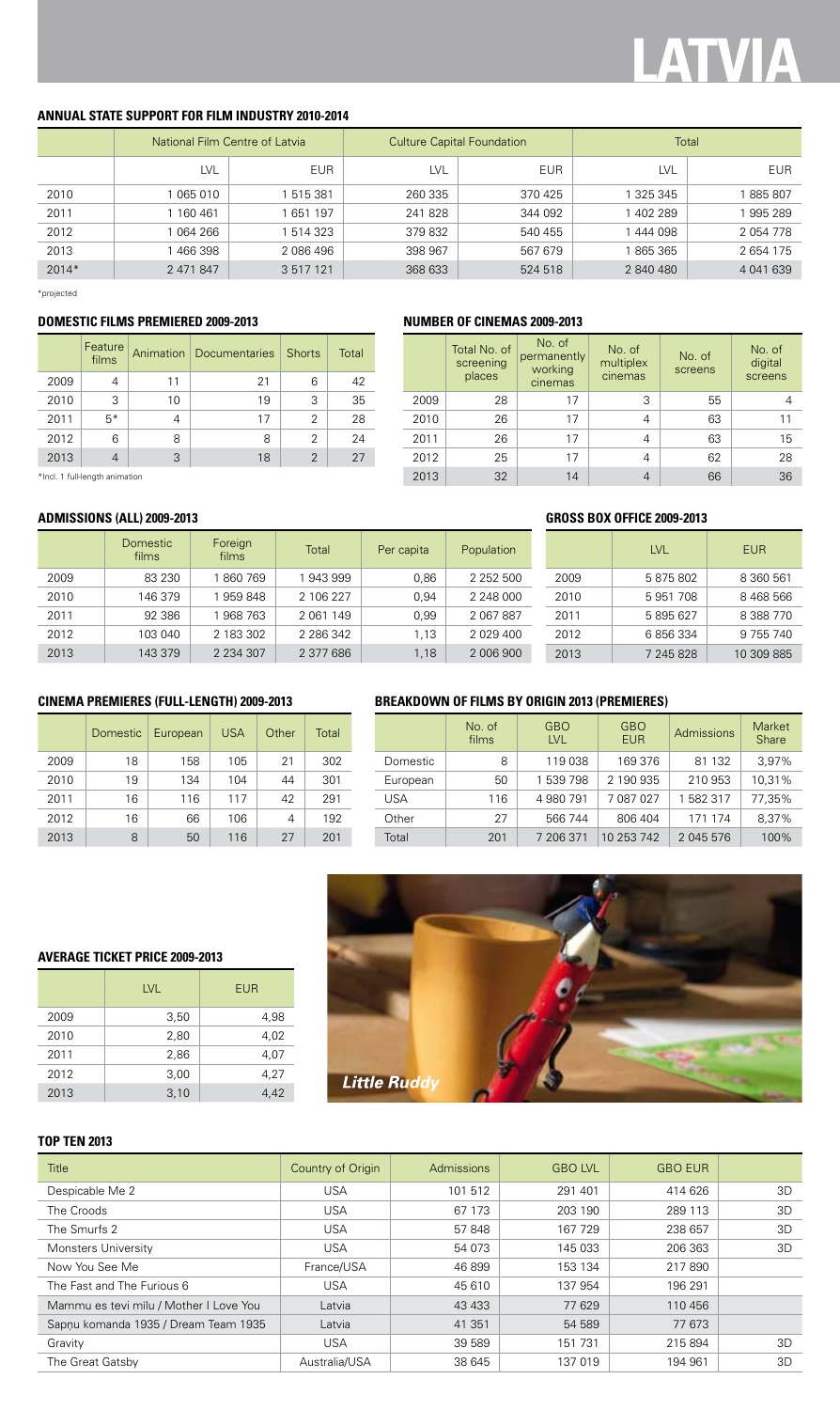# **LITHUANIA**

#### **ANNUAL STATE SUPPORT FOR FILM INDUSTRY 2010-2014**

|      | Ministry of Culture      |                              | <b>Cultural Foundation</b> |            | Lithuanian Film Centre |              | Total      |                |
|------|--------------------------|------------------------------|----------------------------|------------|------------------------|--------------|------------|----------------|
|      | LTL                      | <b>EUR</b>                   | LTL                        | <b>EUR</b> | LTL                    | <b>EUR</b>   | LTL        | <b>EUR</b>     |
| 2010 | 4 500 000                | 1 303 290                    | 2 778 500                  | 805 362    | 0                      | 0            | 7 278 500  | 2 108 652      |
| 2011 | 5810738                  | 682 900                      | 2 439 900                  | 706 700    | $\Omega$               | 0            | 8 250 368  | 2 389 600      |
| 2012 | 4 570 352                | 1 323 665                    | 2 159 000                  | 625 290    | $\Omega$               | 0            | 6 729 352  | 948 955        |
| 2013 | -                        | $\overline{\phantom{0}}$     | -                          | -          | 9 500 000              | 2 751 391    | 9 500 000  | 2 751 391*     |
| 2014 | $\overline{\phantom{a}}$ | $\qquad \qquad \blacksquare$ | $\qquad \qquad -$          | -          | 10 443 000             | 3 0 24 5 0 1 | 10 443 000 | 3 0 24 5 0 1 * |

\* All funding of the LFC

#### **DOMESTIC FILMS PREMIERED 2009-2013**

|      | Feature<br>films |    | Animation Documentaries | <b>Shorts</b> | Total |
|------|------------------|----|-------------------------|---------------|-------|
| 2009 | 6                | 6  | 10                      | 9             | 31    |
| 2010 |                  |    | 11                      | 13            | 32    |
| 2011 | 2                | 8  | 9                       | 19            | 38    |
| 2012 |                  | 10 | 18                      |               | 33    |
| 2013 |                  |    | 17                      | 5             | 40    |

#### **NUMBER OF CINEMAS 2009-2013**

|      | Total No. of<br>screening<br>places | No. of<br>permanently<br>working<br>cinemas | No. of<br>multiplex<br>cinemas | No. of<br>screens | No. of<br>digital<br>screens |
|------|-------------------------------------|---------------------------------------------|--------------------------------|-------------------|------------------------------|
| 2009 | 44                                  | 41                                          | 8                              | 88                | 4                            |
| 2010 | 45                                  | 42                                          | 9                              | 95                | 9                            |
| 2011 | 45                                  | 42                                          | 9                              | 95                | 18                           |
| 2012 | 42                                  | 42                                          | 9                              | 95                | 21                           |
| 2013 | 42                                  | 32                                          | 10                             | 95                | 44                           |

#### **ADMISSIONS (all) 2009-2013**

|      | <b>Domestic</b><br>films | Foreign<br>films | Total     | Per capita | Population    |
|------|--------------------------|------------------|-----------|------------|---------------|
| 2009 | 29 695                   | 2669857          | 2 699 552 | 0.81       | 3 349 872     |
| 2010 | 83 904                   | 2 538 091        | 2621995   | 0.79       | 3 3 1 8 9 8 1 |
| 2011 | 299 170                  | 2 668 858        | 2968028   | 0.93       | 3 201 344     |
| 2012 | 75827                    | 2 973 573        | 3 049 400 | 1,02       | 3 003 641     |
| 2013 | 510 924                  | 2 746 071        | 3 256 995 | 1,10       | 2 958 182     |

#### **GROSS BOX OFFICE 2009-2013**

|      | LTL        | <b>EUR</b> |
|------|------------|------------|
| 2009 | 36 638 229 | 10 611 144 |
| 2010 | 33 977 613 | 9840597    |
| 2011 | 37 075 866 | 10 737 913 |
| 2012 | 40 551 600 | 11817026   |
| 2013 | 45 378 950 | 13 142 652 |

#### **CINEMA PREMIERES (FULL-LENGTH) 2009-2013**

|      | Domestic | European | <b>USA</b> | Other | Total |
|------|----------|----------|------------|-------|-------|
| 2009 | 10       | 41       | 102        | 2     | 155   |
| 2010 | 11       | 58       | 96         | 2     | 167   |
| 2011 | 11       | 63       | 109        | 3     | 186   |
| 2012 | 10       | 82       | 89         | 9     | 190   |
| 2013 | 15       | 56       | 119        | 5     | 195   |

#### **BREAKDOWN OF FILMS BY ORIGIN 2013 (premieres)**

|          | No. of<br>films | <b>GBO</b><br><b>LTL</b> | <b>GBO</b><br><b>EUR</b> | Admissions | Market<br>Share |
|----------|-----------------|--------------------------|--------------------------|------------|-----------------|
| Domestic | 15              | 7 063 889                | 2 045 844                | 510924     | 16.49%          |
| European | 56              | 5 633 989                | 1631716                  | 409 504    | 13.22%          |
| USA      | 119             | 30 071 499               | 8 709 308                | 2 145 777  | 69.27%          |
| Other    | 5               | 414 355                  | 120 006                  | 31 478     | 1,02%           |
| Total    | 195             | 43 183 732               | 12 506 873               | 3 097 683  | 100%            |

#### **AVERAGE TICKET PRICE 2009-2013**

|      | <b>LTL</b> | <b>EUR</b> |
|------|------------|------------|
| 2009 | 13,57      | 3,93       |
| 2010 | 12,96      | 3,75       |
| 2011 | 12,54      | 3,62       |
| 2012 | 13,3       | 3,88       |
| 2013 | 13,93      | 4.04       |



#### **TOP TEN 2013**

| Title                               | Country of Origin | Admissions | <b>GBO LTL</b> | <b>GBO EUR</b> |    |
|-------------------------------------|-------------------|------------|----------------|----------------|----|
| Valentine Alone                     | LITHUANIA         | 190 714    | 2652219        | 768 136        |    |
| Despicable Me 2                     | <b>USA</b>        | 146 005    | 1958992        | 567 363        | 3D |
| Women Lie Better, Kristina          | <b>LITHUANIA</b>  | 108 472    | 569 232        | 454 481        |    |
| The Croods                          | <b>USA</b>        | 107 549    | 1 387 284      | 401 785        | 3D |
| The Fast & The Furious 6            | <b>USA</b>        | 69 751     | 979 048        | 283 552        |    |
| The Hobbit: The Desolation of Smaug | <b>USA</b>        | 52 749     | 940 681        | 272 440        | 3D |
| How to Steal a Wife                 | <b>LITHUANIA</b>  | 57862      | 865 320        | 250 614        |    |
| Life of Pi                          | <b>USA</b>        | 53 867     | 858313         | 248 585        | 3D |
| Gravity                             | <b>USA</b>        | 48719      | 841 833        | 243812         | 3D |
| Smurfs 2                            | <b>USA</b>        | 65 508     | 830 849        | 240 631        | 3D |
|                                     |                   |            |                |                |    |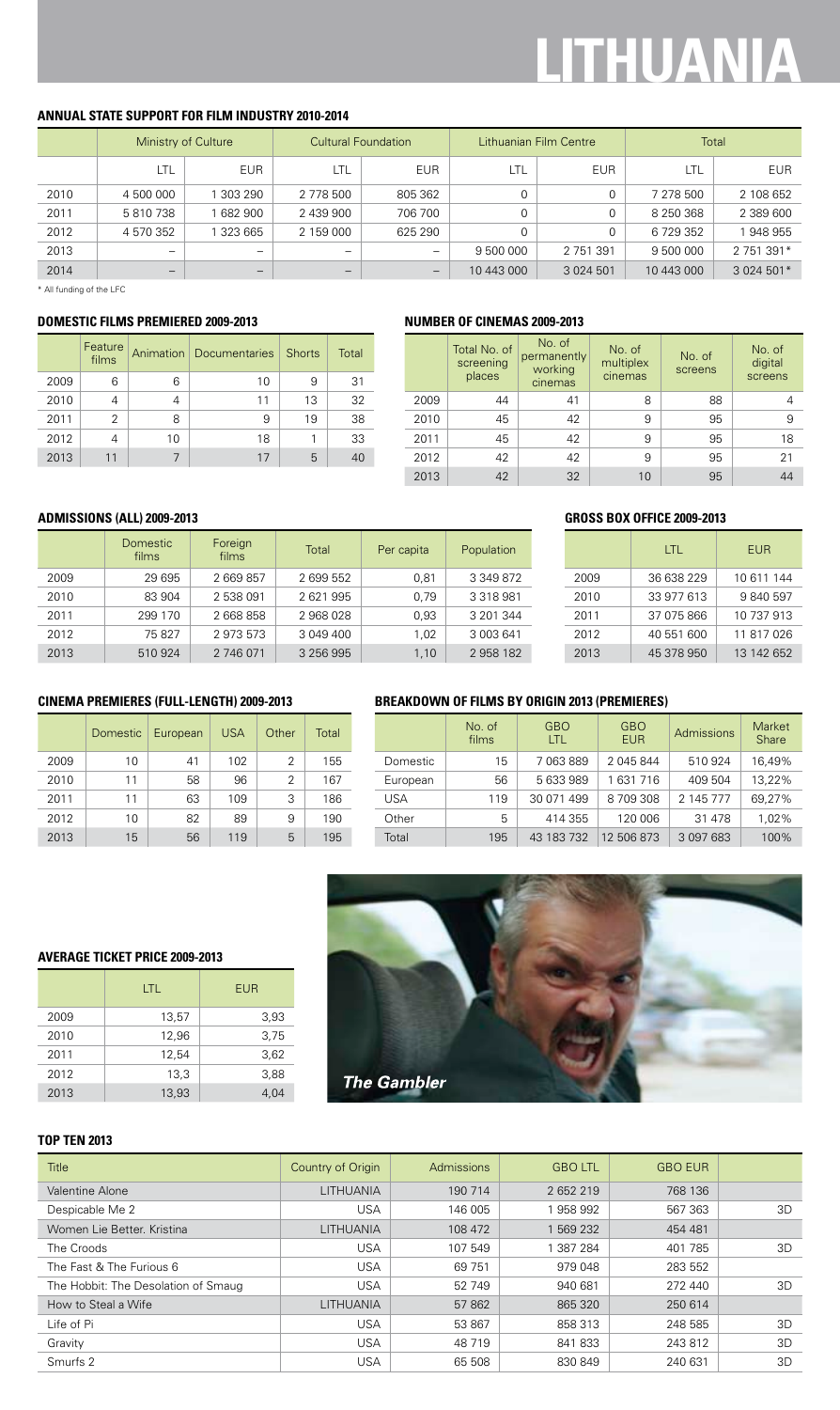### **ESTONIA LATVIA LITHUANIA**

#### **Main Film Institutions**

**Estonian Ministry of Culture** Tel: +372 628 2222 min@kul.ee www.kul.ee

**Estonian Film Institute** Tel: +372 627 6060 film@efsa.ee www.efsa.ee

**Creative Europe Desk – MEDIA** c/o Estonian Film Foundation Tel: +372 627 6065 media@looveuroopa.ee www.looveuroopa.ee

**Estonian Cultural Endowment** Tel: +372 699 9150 kulka@kulka.ee www.kulka.ee

**Estonian National Archive's** Tel: +372 693 8613 filmiarhiiv@ra.ee

**Estonian Film Commission** Film Commissioner Martin Aadamsoo Tel: +372 5650 8383 www.filmestonia.ee www.filmestonia.eu

#### **Professional Organisations**

**Estonian Filmmakers Union** ....... . ............<br>⊦372 646 4164 kinoliit@kinoliit.ee www.kinoliit.ee

**Estonian Film Producers Association** produtsendid@ .<br>produtsendid ee .<br>www.produtsendid.ee

**Estonian National Filmproducers Union** exolver.ee

**Estonian Association of Film Journalists** jaan.ruus@ekspress.ee

#### **Main Distributors**

**ACME Film** Tel: +372 5302 3005 katre.valgma@acmefilm.ee www.acmefilm.ee

**BestFilm** Tel: +372 680 1280 kino@bestfilm.eu www.bestfilm.eu

**Estonian Theatrical Distribution / Hea Film** Tel: +372 633 6166 info@filmdistributi www.heafilm.ee

### **Forum Distribution** Tel:+372 680 0716

siim.rohtla@ forumdistribution.eu

**Estinfilm** Tel: +372 5558 3279 info@estinfilm.ee www.estinfilm.ee

**Must Käsi 2** Tel: +372 646 6332 tiina@kinosoprus.ee www.kinosoprus.ee

#### **International Film Festivals**

**Animation Film Festival Animated Dreams** Tel: +372 631 4640 anima@poff.ee www.poff.ee/anima

**Baltic Event** Tel: +372 677 6363 balticevent@poff.ee be.poff.ee

**Docpoint Tallinn** e<br>@docpoint.ee www.docpoint.ee

**Tallinn Black Nights Film Festival** Tel: +372 631 4640 poff@poff.ee www.poff.ee

**Children and Youth Film Festival Just Film** Tel: +372 631 4640 justfilm@poff.ee www.poff.ee/justfilm

**Haapsalu Horror and Fantasy Film Festival** Tel: +372 631 4640 hoff@poff.ee www.hoff.ee

**Matsalu International Nature Film Festival** Tel: +372 551 0910 tiit.mesila@matsalufilm.ee www.matsalufilm.ee

**Pärnu International Documentary and Anthropology Film Festival** Tel: +372 443 0772 docfest@chaplin.ee www.chaplin.ee

**Student and Short Film Festival Sleepwalkers** Tel: +372 631 4640 sleepwalkers@poff.ee www.poff.ee/sleepwalkers

**Worldfilm. Tartu Festival of Visual Culture** Tel: +372 742 2266 festival@worldfilm.ee

www.worldfilm.ee

**Main Film Institutions**

**Ministry of Culture** Tel: +371 6733 0200 pasts@km.gov.lv www.km.gov.lv

**National Film Centre of Latvia (NFC)** Tel: +371 6735 8878 nfc@nfc.gov.lv www.nfc.lv

**State Culture Capital Foundation (VKKF)** Tel: +371 6750 3177 kkf@kkf.lv www.kkf.lv

**Riga Film Fund** Riga City Council Co-financing programme Tel: +371 6703 7659 dace.lesinska@riga.lv www.filmriga.lv

**Creative Europe Latvia MEDIA office** Tel: +371 6735 8857 mediadesk@nfc.gov.lv www.creativeeuropelatvia.eu

**Eurimages National Representative** Tel: +371 6735 8862 uldis.dimisevskis@nfc.gov.lv

**Riga Film Mus** Tel: + 371 6735 8873<br>kinomuzeis@kinomuzeis Iv kinomuzejs@kino www.kinomuzejs.lv

**Film Producers Association of Latvia** Tel: +371 6728 8147 info@filmlatvia.lv www.filmlatvia.lv

**Filmmakers Union of Latvia** Tel: +371 6728 8536

**Film Service Producers** 

**Association** kino@dtc.lv

**Audiovisual Documents** Tel: +371 6752 9822 aed@arhivi.gov.lv www.arhivi.lv

#### **Main Distributors**

**Forum Cinemas** Tel: +371 6735 7608 forumcinemas@ forumcinemas.lv www.forumcinemas.lv

**ACME Film** Tel: +371 6733 8027 info@acmefilm.lv www.acmefilm.lv

**Main Film Institutions Lithuanian Film Centre** Tel: +370 5213 0547 info@lkc.lt www.lkc.lt

**Ministry of Culture of the Republic of Lithuania**  Tel: +370 5219 3443 v.andriukaityte@lrkm.lt www.lrkm.lt

**Creative Europe Lithuania – MEDIA office** Tel: +370 6803 5042 info@mediadesklithuania.eu www.mediadesklithuania.eu **Vilnius Film Office** Tel: +370 6140 4696 film@vilnius.lt www.filmvilnius.com **Kaunas Film Office** Tel: +370 6983 7732 d.baltusis@gmail.com www.kaunasfilmoffice.eu

**Topfilm Baltic** Tel: +371 2600 3760 natalja@topfilm.lv www.topfilm.lv

**Latvian Theatrical Distribution** Tel: +371 6763 0336 info@filmdistribution.lv www.labskino.lv

#### **International Film Festivals**

**2ANNAS, International Short Film Festival** October 17 – 27, 2014 Tel: +371 2910 7124 viesturs@2annas.lv www.2annas.lv

**And the Word Became Film…, International Film Forum**<br>April 25 – May 2, 2014<br>Tel: +371 2918 7510 stunda@stunda.lv www.stunda.lv

**Baltic Pearl, International Film Festival** September 11 – 23, 2014 Tel: +371 6728 9019 info@balticpearl.lv www.balticpearl.lv

**Baltic Sea Forum for Documentaries** September 3 – 7, 2014 Tel: +371 6735 8857 balticforum@nfc.gov.lv www.mediadesklatvia.eu

**Riga International Film Festival** December 2 – 11, 2014 Tel: +371 2629 2920 info@rigaiff.lv sonora@rigaiff.lv www.rigaiff.lv

#### com **Cinema Industry Association** Tel: +370 687 45 758 pirmininkas@lkia.lt

**Lithuanian Filmmakers Union** Tel: +370 5212 0759 lks@kinosajunga.lt www.kinosajunga.lt **Independent Producers Association of Lithuania** Tel: +370 6829 6128 info@filmproducers.lt www.filmproducers.lt **Association Autorinio kino aljansas** Tel: +370 6992 6552 AutorinisKinas@hotmail.

**Association of Cinema Exhibitors** Tel: +370 6550 0498 kinorodytojai@gmail.com

**Lithuanian Association of Cinematographers** Tel: +370 6999 0146 lac@lac.lt www.lac.lt

**Lithuanian Central State Archives** Tel: +370 5247 7811 lcva@archyvai.lt www.archyvai.lt



**Acme** Tel: +370 3733 3433 info@acme.lt www.acmefilm.com

**Garsų pasaulio įrašai** Tel +370 5261 3847 gpi@gp.lt www.gpi.lt

#### **Forum Cinemas** Tel: +370 5264 4760 info@forumcinemas.lt www.forumcinamas.lt

**Lietuvos kinas** Tel: +370 5277 2696 lietuvoskinas@takas.lt

**Planetos filmai** Tel: +370 5261 0505 vilma@skalvija.lt www.skalvija.lt

**Kino pasaka** Tel: +370 5261 1516 pasaka@kinopasaka.lt www.kinopasaka.lt

**Kino Aljansas** Tel: +370 5276 0367 info@kino.lt www.scanorama.lt

#### **International Film Festivals**

**European Film Forum Scanorama** Tel: +370 6164 5643 info@kino.lt www.scanorama.lt

**Vilnius International Film Festival Kino Pavasaris** Tel: +370 5249 7221 info@kinopavasaris.lt www.kinopavasaris.lt

**Kaunas International Film Festival** Tel: +370 6550 6559 info@kinofestivalis.lt www.kinofestivalis.lt

**International Vilnius Documentary Film Festival** Tel: +370 5261 0505 vilma@skalvija.lt www.vdff.lt

**Human Rights Film Festival Ad Hoc: Inconvenient Films** Tel: +370 6051 2624 gediminas@lchr.lt www.nepatoguskinas.lt

**International Short Film Festival Vilnius Film Shorts** Tel: +370 6731 6548 info@filmshorts.lt www.filmshorts.lt

**The International Women Film Festival Cherhez la femme** Tel: +370 5261 1516 justus.barnes@kinopasaka.lt www.serseliafam.com

**International Animation Film Festival Tindirindis** Tel: +370 6104 7151 tindirindis\_festival@yahoo. com www.tindirindis.lt

**International Film Festival Baltijos Banga** Tel: +370 6439 4714 info@baltijosbanga.lt www.baltijosbanga.lt



reinis@kinosavieniba.lv

**Association of Latvia** Tel: + 371 2566 6698 info@filmservice.lv www.filmservice.lv

**Latvian Cinema Exhibitors** 

**Latvia State Archive of**